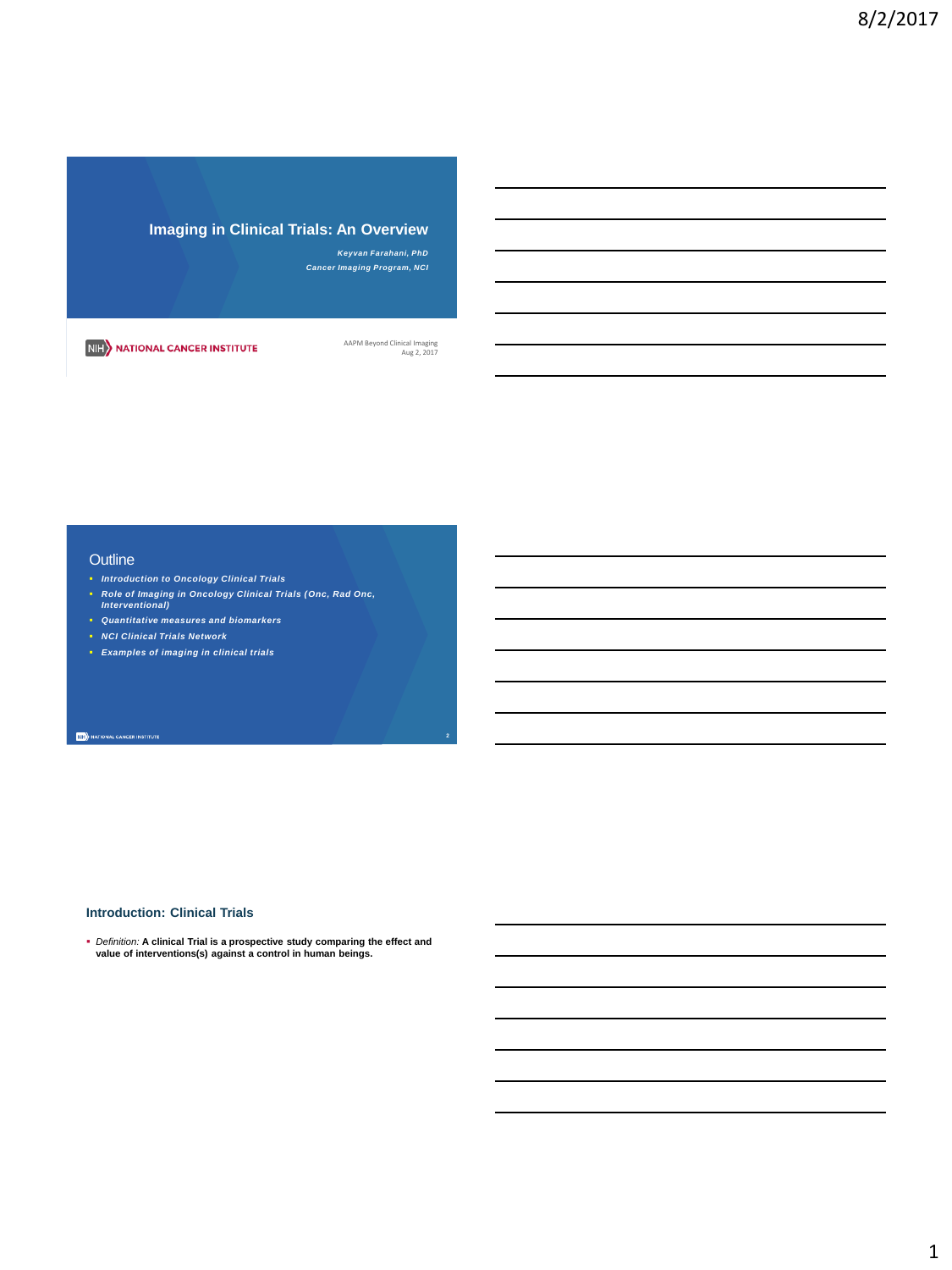## **Introduction: Clinical Trials**

- *Definition:* **A clinical Trial is a prospective study comparing the effect and value of interventions(s) against a control in human beings.\***
- **"Stretchy glue inspired by slugs could be the future of sutures"**





*Washington Post, July 27, 2017*

## **Introduction: Clinical Trials**

- *Definition:* **A clinical Trial is a prospective study comparing the effect and value of interventions(s) against a control in human beings.\***
- *Key Components*
- **Primary and secondary questions**
- **Study design**
- **Study population and sample size Data collection and quality control**
- 
- **Data analysis Study monitoring**
- **Close out and reporting**
- 

\* Friedman LM, Furberg CD, DeMets DL. Fundamentals of Clinical Trials. Springer-Verlag, New York Inc., 1998 (3rd Ed.)

#### **Phases of Clinical Trials**

#### **Phase I**

- Safety
- Tx administration n ~ 15-30
- 
- **Phase II**
- Efficacy n ~ < 100
- Randomized (some)
- **Phase III**
	-
- Comparison of new application with standard<br>■ n ~ 100 thousands<br>■ All randomized
- 



2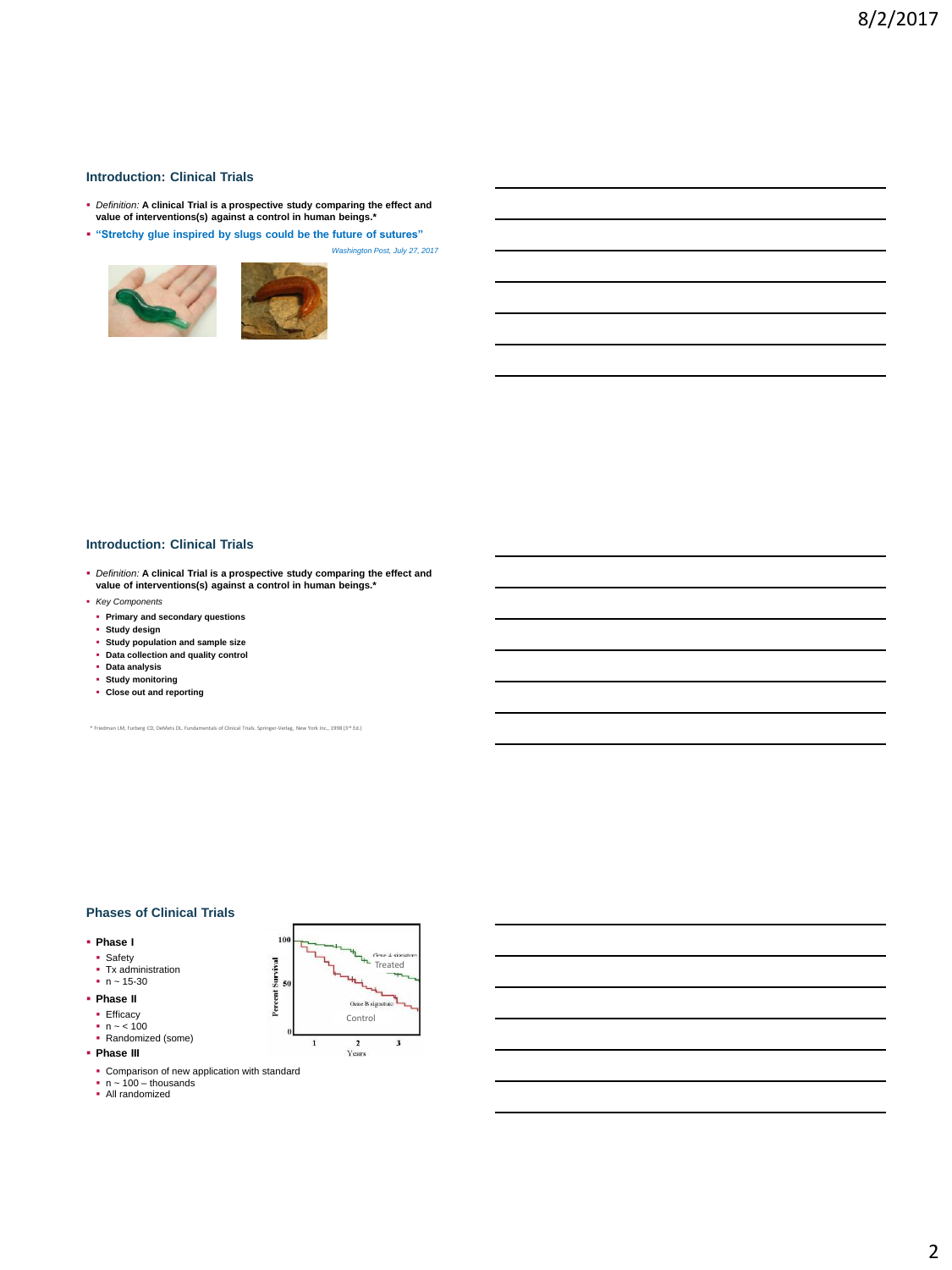## **Oncology Clinical Trials**

- Overall goal in an oncology trial is typically one of the following:
- **Treat cancer**
- **Diagnose cancer**
- **Prevent cancer**
- **Manage symptoms and side effects of treatment**

## **Oncology Therapy Trials**

**Designed to address questions on safety, efficacy, and advantage compared to current standard therapies**

- **•** Drugs
- **·** Vaccines
- **Interventional**
- Combinations

## **Oncology Clinical Trial Team Members**

- Principal Investigator
- Research nurse
- **Staff physician or nurse**
- Data manager
- **Statistician**
- Physicist imaging and/or RT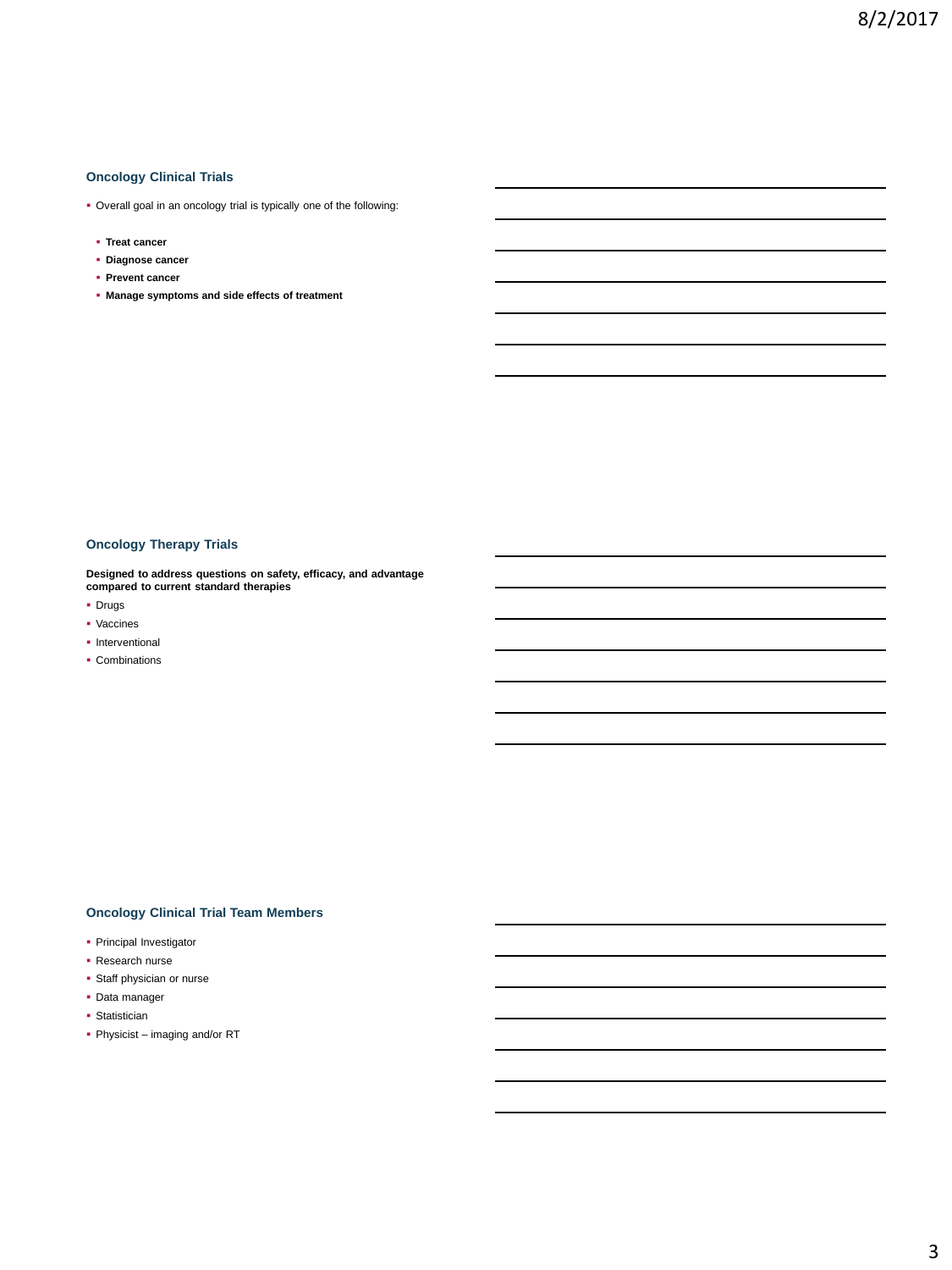## **Imaging in Clinical Trials**

- **· Imaging applications in clinical trials**
- Screen imaging Early Detection & Prevention • Diagnostic imaging **Diagnosis & Management** Imaging to guide therapy & **Therapy**<br>Monitor response

## **Imaging Capabilities**



hbin P, et. al., EJC 2012

## **Quantitative Imaging**

 *Definition –* **Quantitative Imaging:** Extraction of quantifiable features from medical images for the assessment of normal or the severity, degree of change, or status of a disease, injury, or chronic condition relative to normal.

*Quantitative Imaging Biomarker Alliance (QIBA)*

**ww.rsna.org/QIBA/**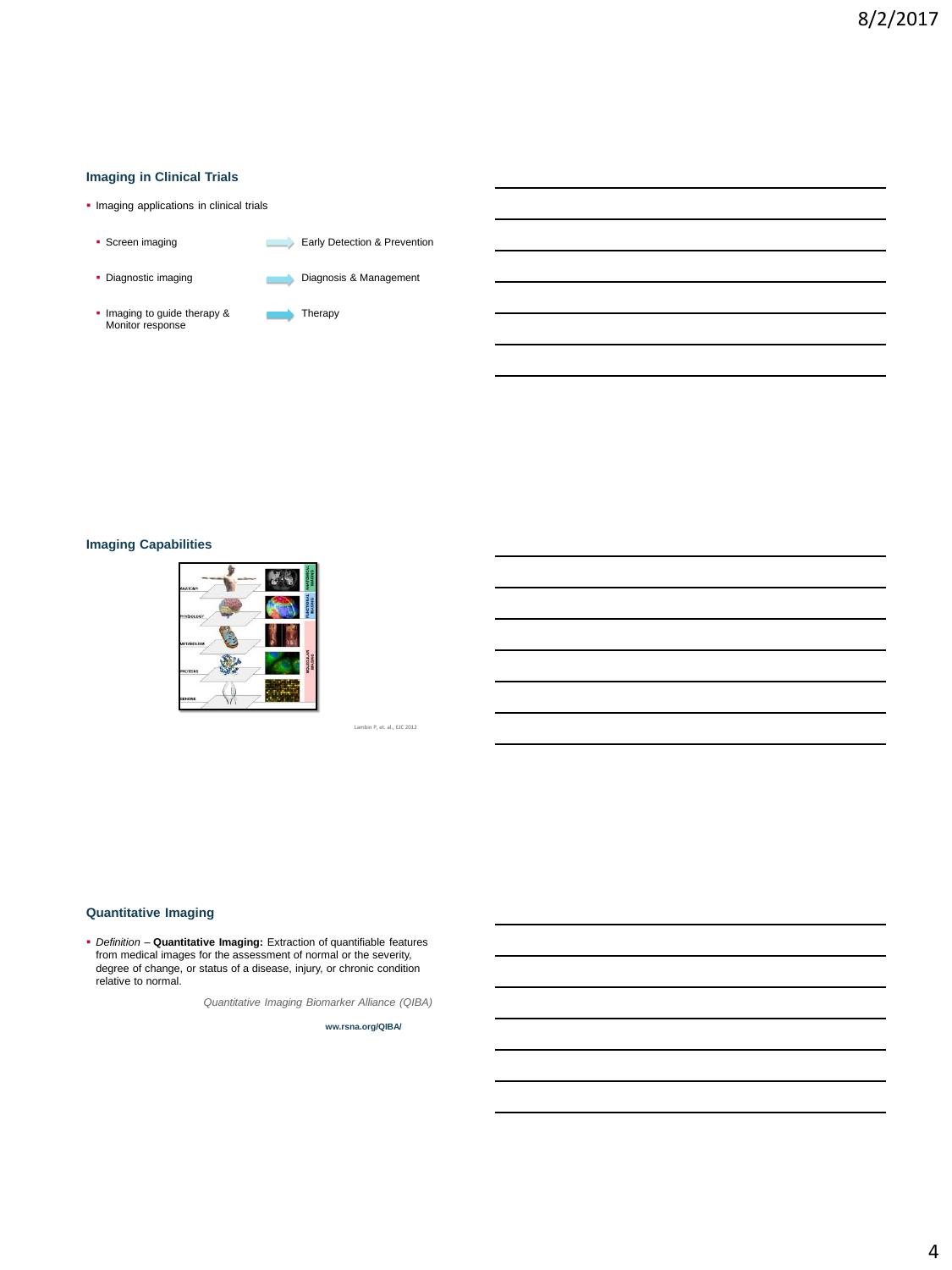## **Biomarkers**

- Definition: Biomarker defined characteristic that is measured as an indicator of normal biological processes, pathogenic processes or responses to an exposure or intervention, including therapeutic interventions.
- FDA–NIH Biomarker Working Group: Molecular, histologic, radiographic or physiologic characteristics are examples of biomarkers.

| NATURE REVIEWS   CLINICAL ONCOLOGY<br>Nat Rev Clin Oncol, 2017 March ; 14(3): 169-186.<br><b>SPEN</b>                                                                                                                                                                                                                                                                                                                                                                                              | <b>CONSENSUS</b>                                                                                         |
|----------------------------------------------------------------------------------------------------------------------------------------------------------------------------------------------------------------------------------------------------------------------------------------------------------------------------------------------------------------------------------------------------------------------------------------------------------------------------------------------------|----------------------------------------------------------------------------------------------------------|
| Imaging biomarker roadmap for<br>cancer studies                                                                                                                                                                                                                                                                                                                                                                                                                                                    |                                                                                                          |
| Janes P. B. (Classes", Did O. Abossue!, Judith E. Aduses!, Huss.), W. L. Autor.<br>Solo E Aumocraf, Andrea J. Boot, Bookl Bodinard, Sand E Anterior,<br>Michael Bratti", Clea Brawn", David L. Bockley", Thomas L. Chenwert",<br>"Laurence if Clorke", Sandro Colletter", Cara J. Cook", Nandito M. deSougar*<br>John C. Dickson **, Corolline Diver  Jeffree L. Evelbock **, Coronae Follow Falur *.<br>Firsts A. Collader*, Foxy J. Cilbert*, Bobert J. Cillion*, 15du Colf., John B. Crittsher, |                                                                                                          |
| <b>BEST</b>                                                                                                                                                                                                                                                                                                                                                                                                                                                                                        |                                                                                                          |
| (Biomarkers,<br><b>EndpointS,</b><br>& other Tools)                                                                                                                                                                                                                                                                                                                                                                                                                                                | O'Connor JBP, et, al., Nature Reviews<br><b>Clinical Oncology 2016</b><br>FDA and NIH: BEST (Biomarkers, |

## **Molecular Imaging Biomarkers**

**Measure Factors Affecting Tumor Behavior**  Variable Levels in Tumor





## **Imaging Requirement for Biomarker Imaging**

Simultaneously Localize and Characterize Disease Sites

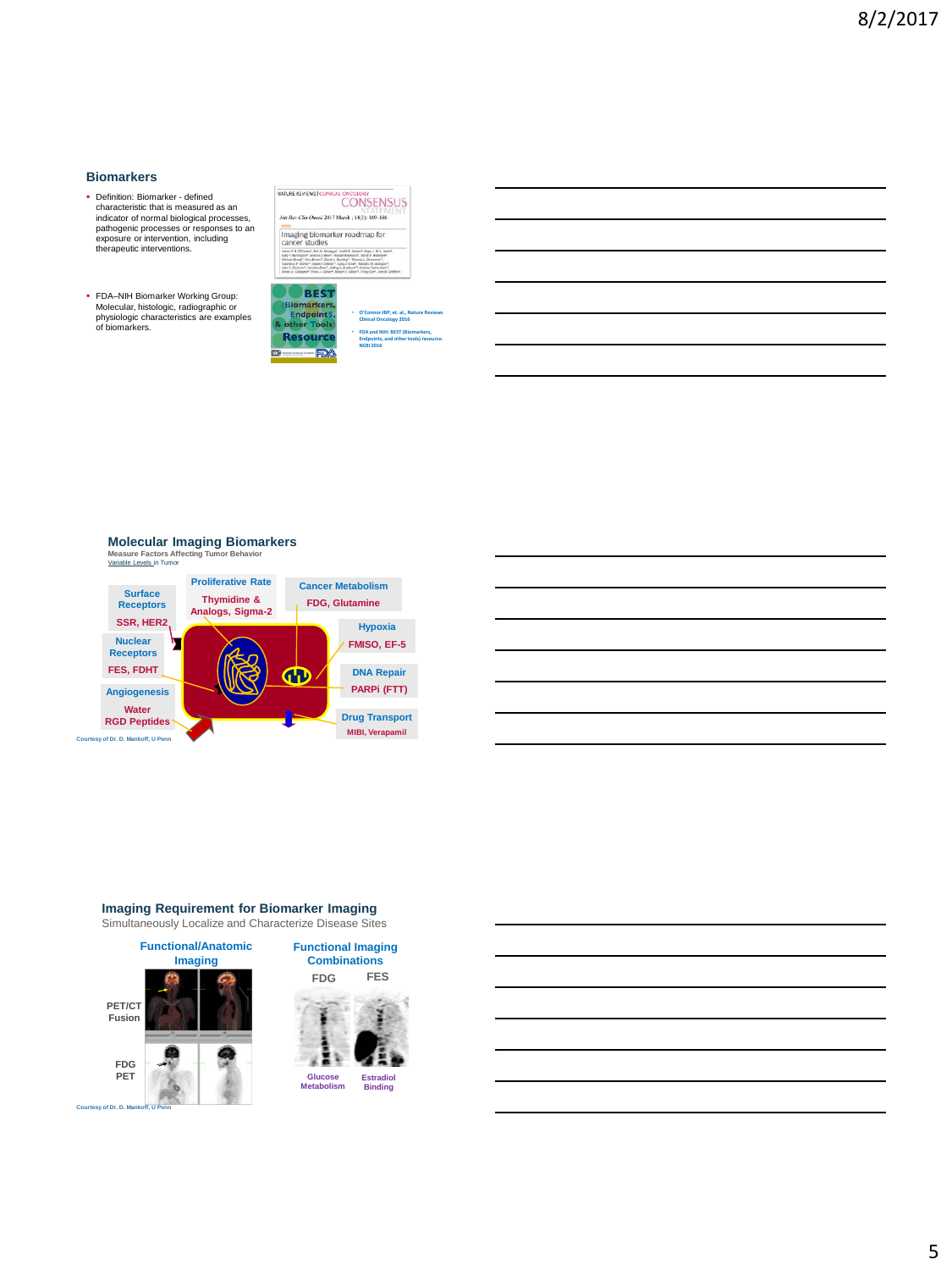#### **Imaging and Cancer Therapy**

Novel Approaches to Biomarker Imaging

- Choosing the right patients
- **In the therapeutic target present?**
- Choosing the right drug
- Does the drug reach the target?
- **Getting the right result**
- Is there a pharmacodynamic response?
- Predicting the outcome
- Will response lead to better patient survival?

**Courtesy of Dr. D. Mankoff, U Penn**

## **Clinical Indications for Imaging in a Clinical Trial Setting**

| Role                                 | <b>Definition</b>                                                                                                                                                |  |
|--------------------------------------|------------------------------------------------------------------------------------------------------------------------------------------------------------------|--|
| Diagnosis and staging                | To determine whether a lesion is positive or negative for malignancy                                                                                             |  |
| Prognostic marker                    | To determine the expected outcome under standard therapy for the<br>patient's disease stage                                                                      |  |
| Predictive biomarker assav           | To differentiate between patients expected to benefit clinically on one<br>treatment relative to another from those not expected to experience such<br>a henefit |  |
| Pharmacokinetics marker              | To confirm that the drug has reached the intended target                                                                                                         |  |
| Pharmacodynamics marker              | To measure the effects of the drug on the body                                                                                                                   |  |
| Early response indicator             | To determine the expected ultimate outcome on a particular therapy<br>regimen from changes in a tumor characteristic following a few cycles of<br>treatment      |  |
| Basis of a Phase II trial end point  | A pre- to posttreatment change measurement used to determine whether<br>to proceed to the subsequent Phase III investigation                                     |  |
| Basis of a Phase III trial end point | A pre- to posttreatment change that serves as a surrogate for a definitive<br>clinical end point                                                                 |  |

Lin F, et. al., Acad Radiol 24 (8), 2017

## **Statistical Tests in the Context of Clinical Trials**

| <b>Test</b>                            | <b>Purpose</b>                                                                                                                            |
|----------------------------------------|-------------------------------------------------------------------------------------------------------------------------------------------|
| Log-rank test                          | To test whether the distributions of a time-to-event outcome between two<br>groups are equal                                              |
| Logistic regression                    | To model the probability of an event (e.g., pathologic complete response)<br>occurring as a function of one or more explanatory variables |
| Cox regression                         | To model the rate at which an event (e.g., progression or death) occurs as<br>a function of one or more explanatory variables             |
| <b>Fisher exact test</b>               | To test the association between two categorical variables                                                                                 |
| Mann-Whitney U test                    | To test whether the distributions of a quantitative variable between two<br>groups are equal                                              |
| Test for qualitative<br>interaction    | To test whether one treatment is more efficacious than another in one<br>subset of patients but not in another subset                     |
| Kendall tau rank<br>Correlation coeff. | A measure of the association between two quantitative or ordered<br>categorical variables                                                 |
| Wilcoxon<br>signed-rank test           | To test whether repeat measurements on<br>a particular patient differ                                                                     |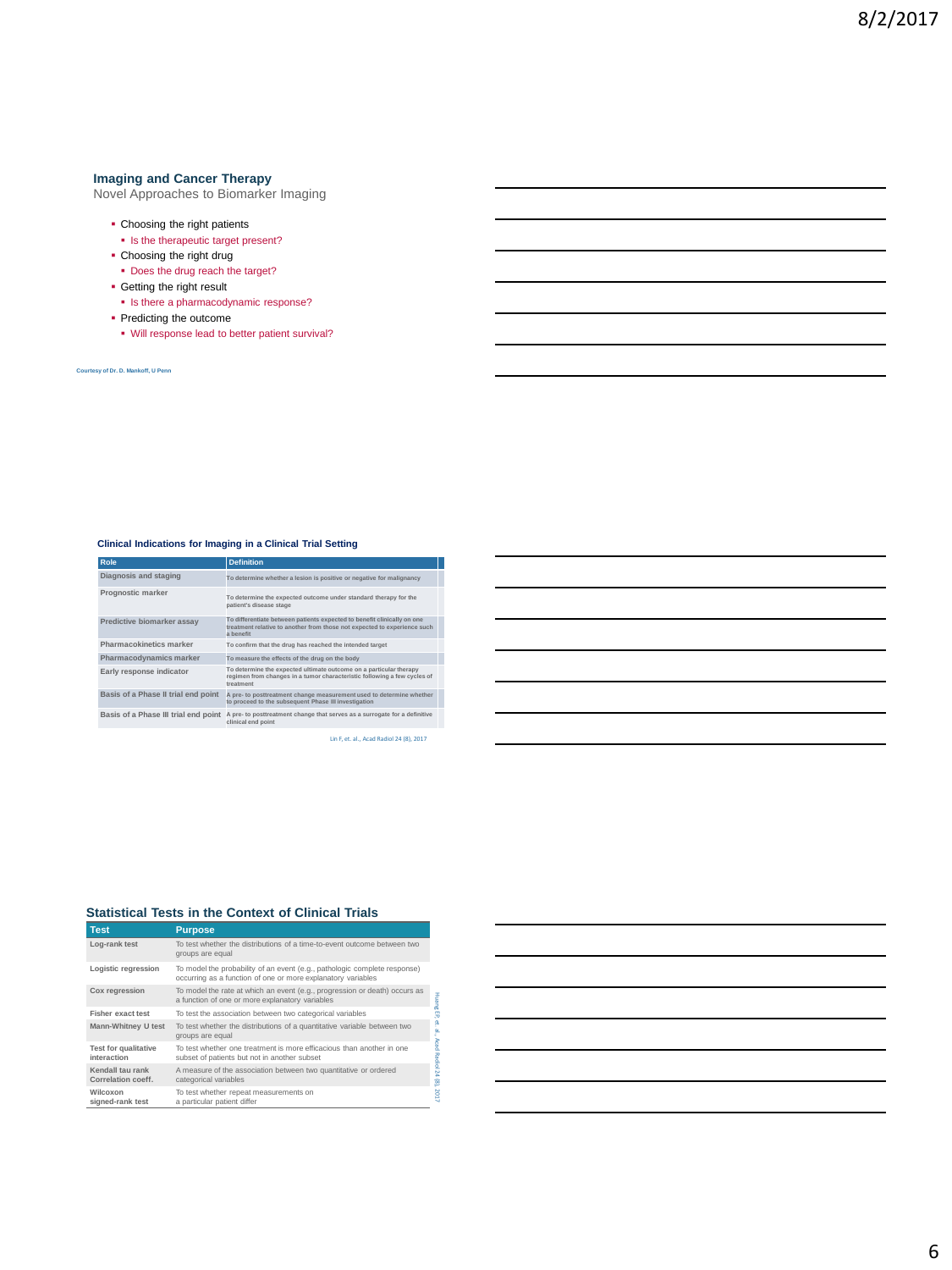## **Qualitative Interaction between Treatment & Biomarker**



**Marker by Treatment Interaction Design**  without stratification to test the value of an imaging-based predictive marker.

Huang EP, et. al., Acad Radiol 24 (8), 2017

#### **Qualitative Interaction between Treatment & Biomarker**



**Marker by Treatment Interaction Design**  with stratification to test the value of an imagingbased predictive marker.

Huang EP, et. al., Acad Radiol 24 (8), 2017

## **A Predictive Marker**



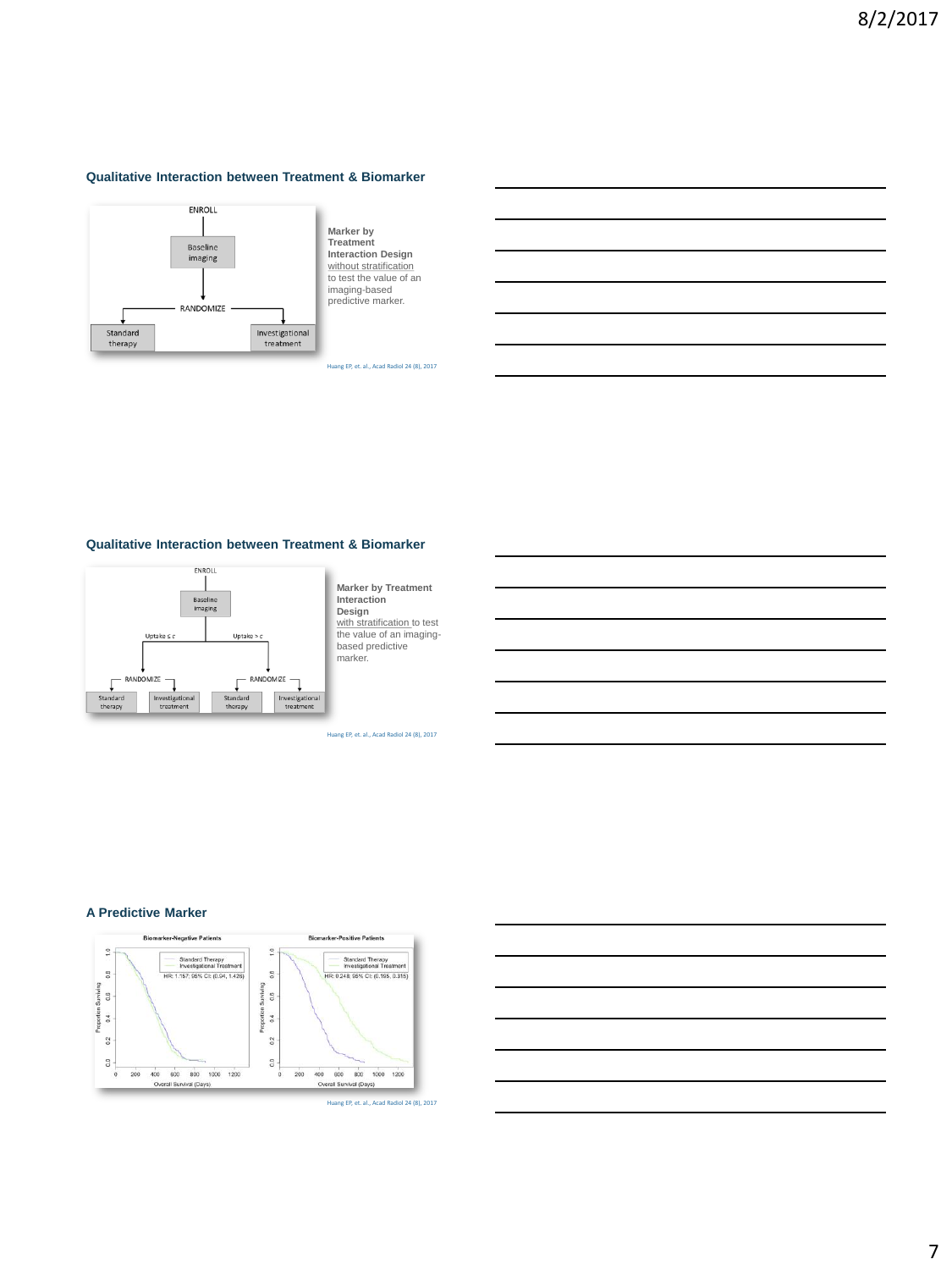#### **Challenges and Approaches for Quantitative Imaging in Cancer Clinical Trials**

- **1) Selection of the appropriate imaging endpoint and modality**
- **2) Qualification of the QI capabilities of participating sites**
- **3) Data collection and image analysis for imaging endpoint determination**
- **4) Auditing and quality control for quantitative imaging data**

*Yankeelov T., et. al., Clin Cancer Res*. 2016 Jan 15; 22(2): 284–290.

#### **RECIST, irRECIST, & PERCIST**

**RECIST (Response Evaluation Criteria In Solid Tumors)** is a set of published rules that define when<br>**Tumors)** is a set of published rules that define when<br>("stable") or worsen ("progression") during treatments.

**irRECIST (Immune-related Response Evaluation Criteria In Solid Tumors)** is a set of published rules that provide better assessment of the effect of immunotherapeutic agents.

Positron Emission Tomography (PET) Response<br>Criteria in Solid Tumors (PERCIST 1.0) - methods to<br>ensure the comparability of PET FDG images from<br>different time points to allow quantitative measurements<br>of change and assessm

**Eisenhauer EA, et. al., EJC 2009 Bohnsack O, et., al., ESMO 2014**

**NEW** NATIONAL CANCER INSTITUTE



**22**



## **Radiomics**

*Radiomics hypothesis:* advanced image analysis on conventional and<br>novel medical imaging could capture additional information not currently<br>used, and more specifically, that genomic and proteomics patterns can<br>be expresse



Lambin P, et. al., EJC 2012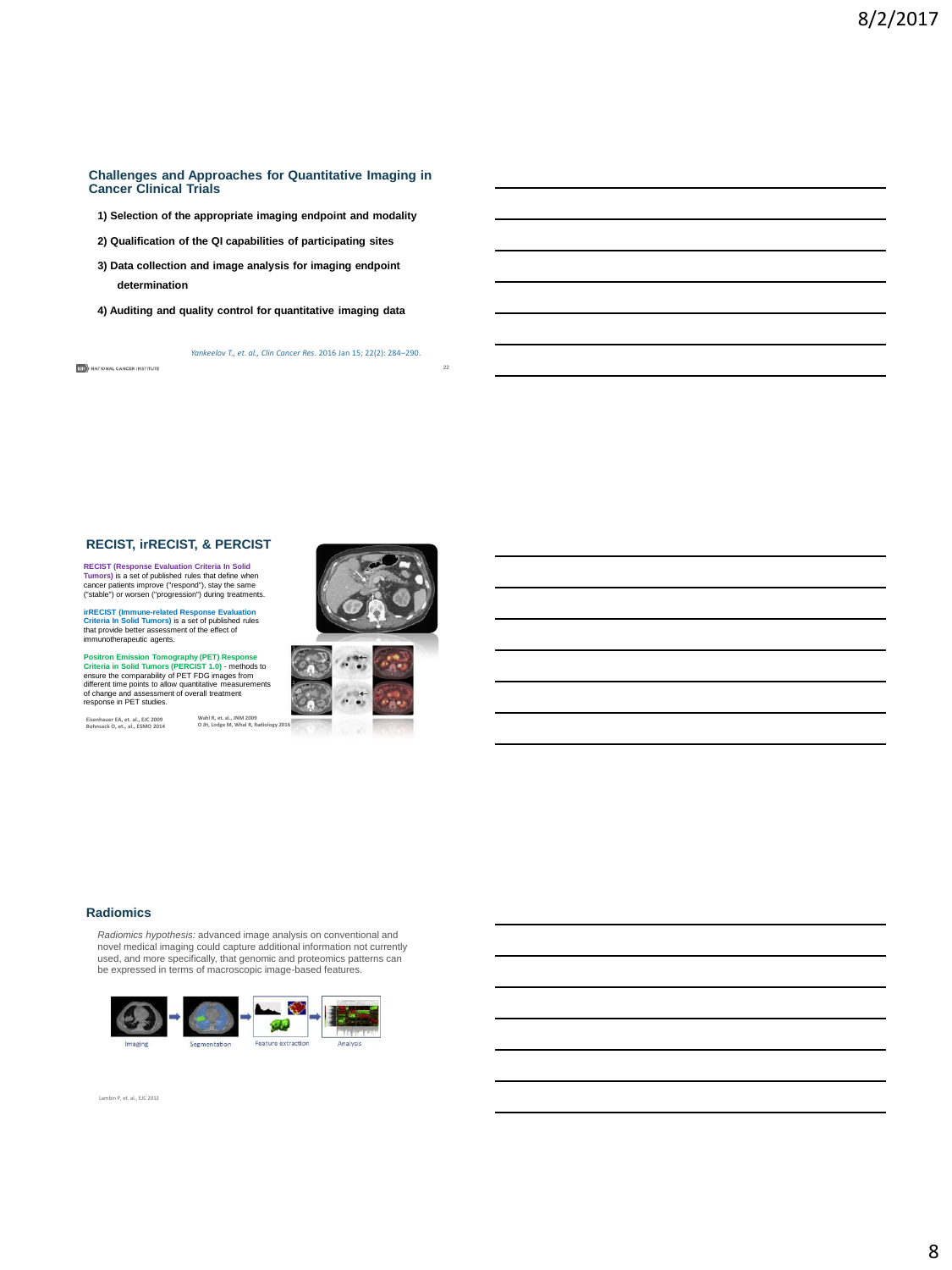## **NCI Quantitative Imaging Excellence (CQIE)**

- $\blacksquare$  initiated in 2010 in collaboration with ACRIN to establish a resource of clinical trial-ready sites within the National Cancer Institute (NCI) designated Cancer Centers (NCI-CCs).
- The intent was to enable imaging centers in the NCI-CCs network capable of conducting treatment trials with advanced quantitative imaging end points.
- CQIE provided PET/CT and MRI phantoms and protocols for site qualification.

Rosen M, et. al., Acad Radiol 2017; 24:232–245

#### **NCI Network Trials**

- **[National Clinical Trials Network \(NCTN\)](https://www.cancer.gov/research/areas/clinical-trials/nctn)**
- [NCI Community Oncology Research Program \(NCORP\)](http://ncorp.cancer.gov/)
- [Experimental Therapeutics Clinical Trials Network \(ETCTN\)](http://ctep.cancer.gov/initiativesPrograms/etctn.htm)

#### …and

- [NCI-designated cancer centers](https://www.cancer.gov/research/nci-role/cancer-centers)
- [NIH Clinical Center in Bethesda, Maryland](https://www.cancer.gov/about-cancer/treatment/clinical-trials/what-are-trials/where/clinical-center)

## **NCI National Clinical Trials Network Structure**



#### **Phase II and III trials:**

- **help establish new standards of care prepare for FDA approval**
- $\geq$  **new approaches to intervent**
- **validate new biomarkers**



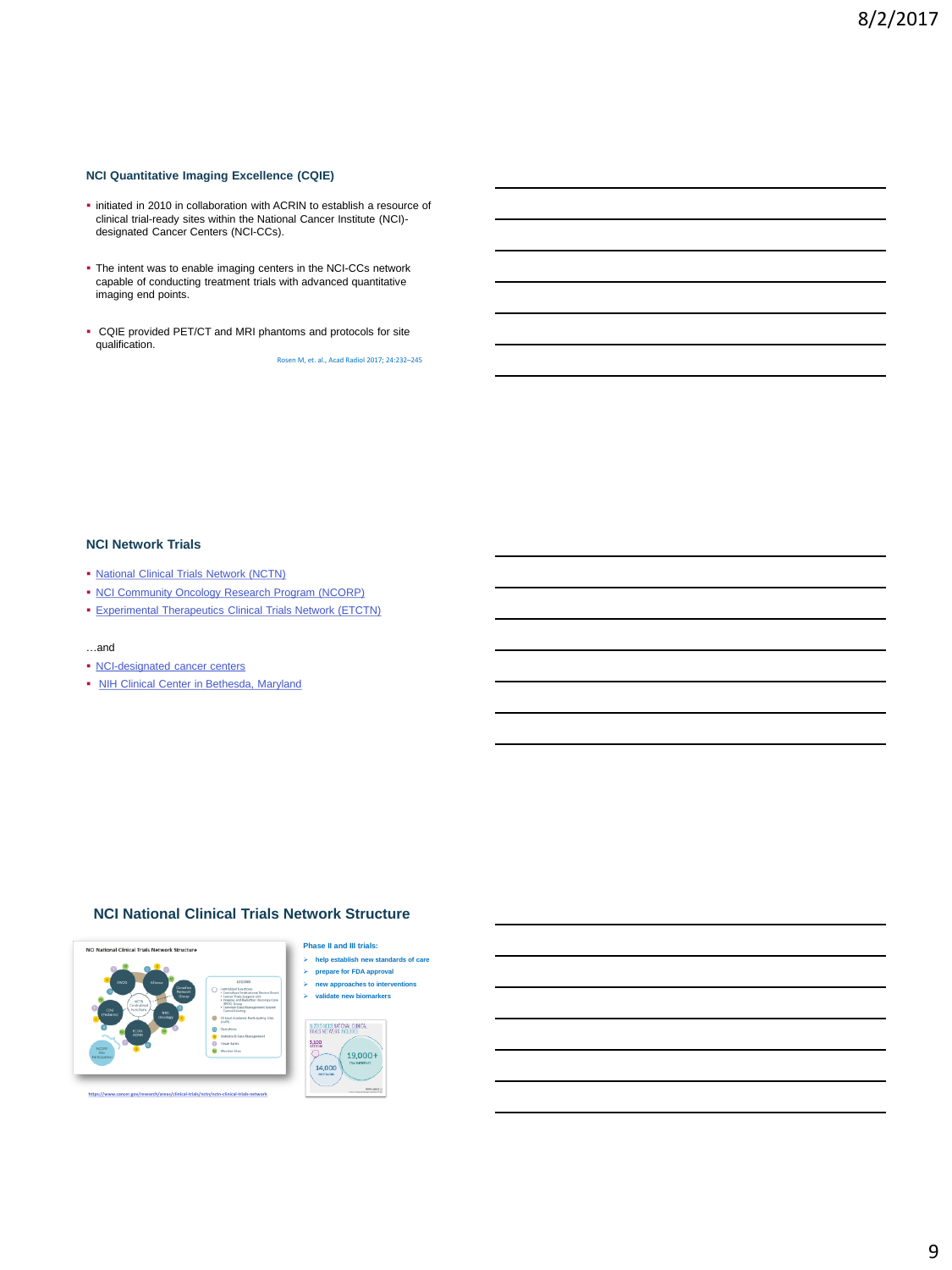# **NCI NTCN Imaging and Radiation Oncology Core**



• FitzGerald TJ, et. al., IJROBP 2016 • ASTRONews 2014

## **ClinicalTrials.gov <https://clinicaltrials.gov/>**



Some Examples of Imaging in Clinical Trials in Cancer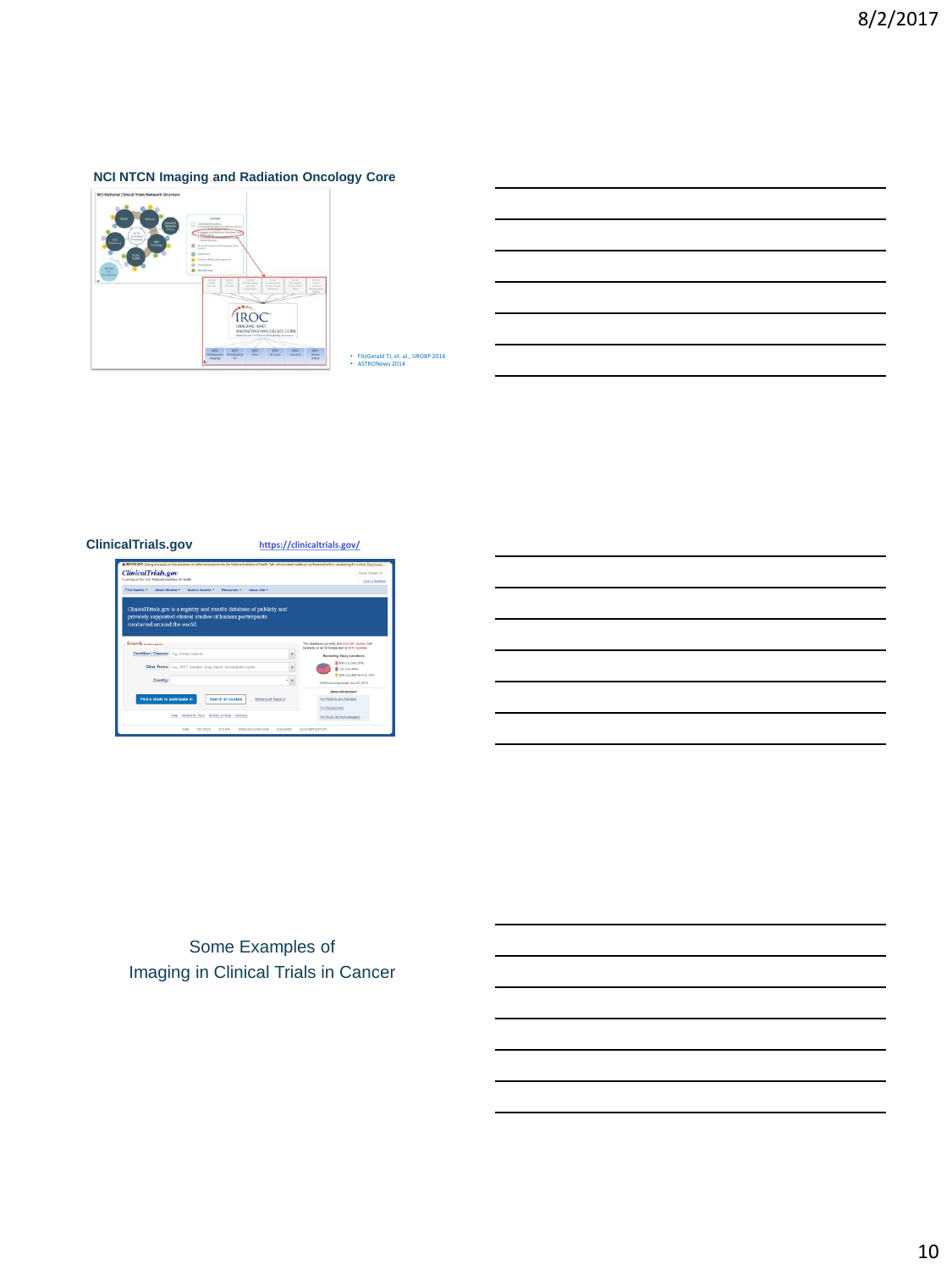#### **Example 1 - Change in Relative Cerebral Blood Volume as a Biomarker for Early Response to Bevacizumab in Recurrent Glioblastoma [ECOG-ACRIN: EAF151]**

- Imaging: **DSC-MRI**
- **Primary Outcome Measures:**
- **Change in rCBV within enhancing tumor [Baseline to 2 weeks]**
- **OS [Up to 5 years]**
- **Secondary Outcome Measures:**
- CBF [Baseline]
- Change in CBF [Baseline to 2 weeks]
- PFS [Up to 5 years]
- rCBV [Baseline]
- Estimated Enrollment: 165

**<https://clinicaltrials.gov/ct2/show/record/NCT03115333>**

# **Example 2 - FDG-PET/CT in Tumor Assessment and Surgical in Patients With Newly Diagnosed H&N Cancer (ACRIN 6685)**

- **Primary Outcome Measures:**
- **Negative predictive value of PET/CT imaging for staging the N0 neck based upon pathologic sampling of the neck lymph nodes [Within 2 Weeks Before Surgery]**
- **Potential of PET/CT imaging to change treatment of the N0 neck [Within 2 Weeks Before Surgery]**
- **Secondary Outcome Measures: (Partial list)**
- Sensitivity and diagnostic yield of PET/CT imaging for detecting occult metastasis in the clinically N0 neck (both by neck and lymph node regions) or other local sites [Within 2 Weeks Before Surgery ]
- Effect of other factors (e.g., tumor size, location, second primary tumors, or intensity of FDG uptake) that can lead to<br>identification of subsets of patients that could potentially forego neck dissection or ...[Within 2 W
- Cost-effectiveness and cost-benefit of using PET/CT imaging for staging of head and neck cancer vs current good clinical practices [ Time Frame: Within 2 Weeks Before Surgery ]
- Correlation of PET/CT imaging findings with CT/MRI findings and biomarker results [Within 2 Weeks Before Surgery ] **Target Enrollment:** A total of 292 participants will be enrolled.

**<https://clinicaltrials.gov/ct2/show/NCT00983697?term=NCT00983697&rank=1>**

**Example 3 - Randomized Phase II Trial of Individualized Adaptive RT Using During-Treatment FDG-PET/CT in Locally Advanced NSCLC [RTOG 1106/ACRIN 6697]** 

- **Primary Outcome Measures: Local-regional, progression-free (LRPF) rate (NRG) [2 years]**
- **Relative change in SUV peak from the baseline to the during-treatment FDG-PET/CT to LRPF (ECOG-ACRIN) [Baseline to 2 years]**
- 
- Secondary Outcome Measures: (partial list)<br>
Baseline FMISO uptake (tunnor-bolood pool ratio) association with LRPF (i.e. the assessment of using<br>
baseline FMISO-PET uptake as a prognositic marker) (ECOG-ACRIN) [Baseline]
- 
- 
- 

**<https://clinicaltrials.gov/ct2/show/record/NCT01507428?term=NCT01507428&rank=1>**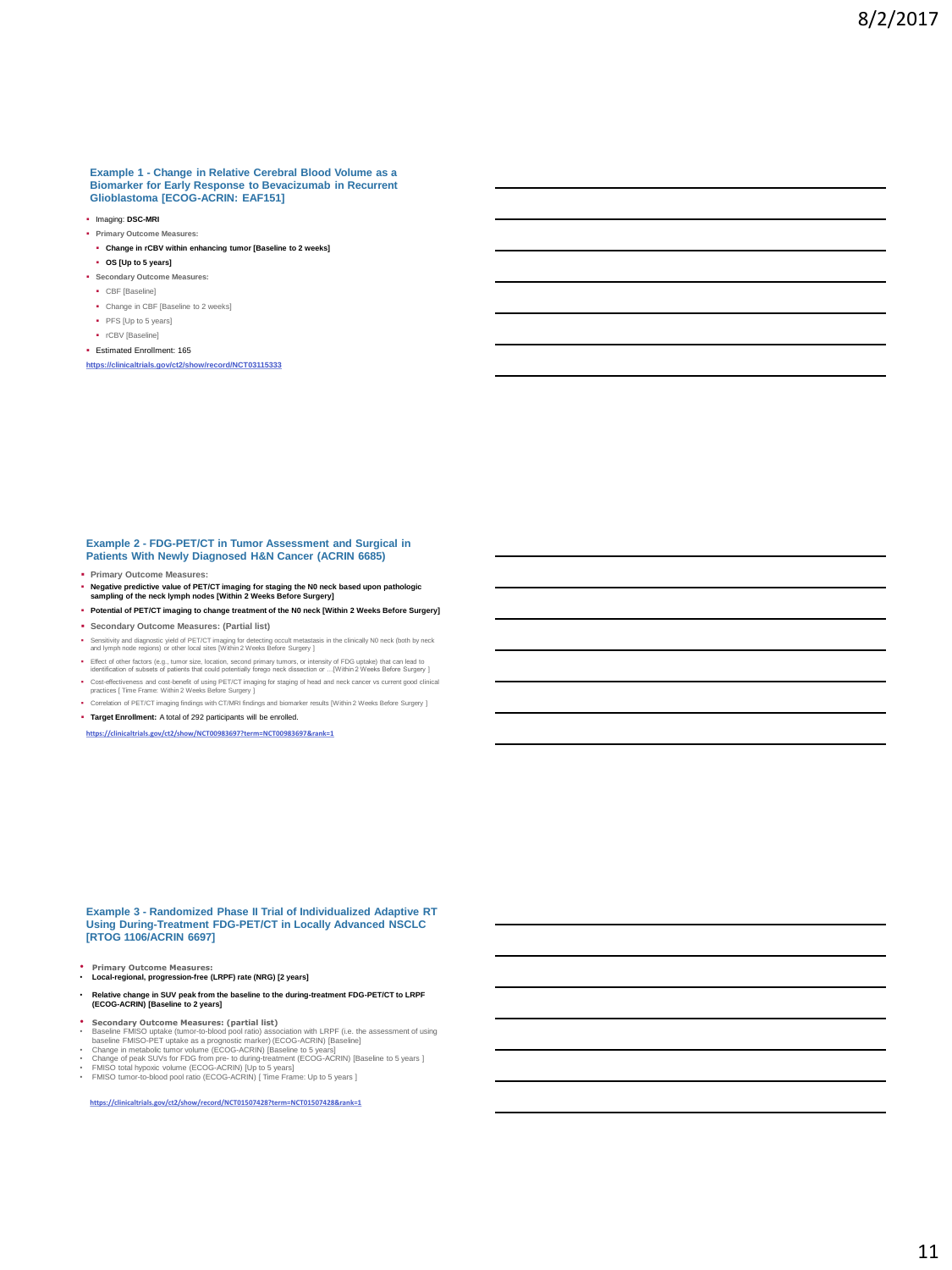#### **Example 4 - Abbreviated Breast MRI and Digital Tomosynthesis Mammography in Screening Women With Dense Breasts A Randomized Phase II trial**

**PRIMARY OBJECTIVES:**

- **To compare the rates of detection of invasive cancers with abbreviated breast (AB)-MRI and digital tomosynthesis mammography (DBT).**
- **SECONDARY OBJECTIVES: (partial list)**
- To compare the positive predictive value (PPV) of biopsies, call back rates, and short-term follow up rates after AB-MR and DBT on both the initial and 1 year follow up studies.
- To estimate and compare the sensitivity and specificity of AB-MR and DBT, using the 1 year follow up to define a reference standard.
- To compare patient-reported short-term quality of life related to diagnostic testing with AB-MR and DBT using the Testing Morbidities Index.
- To compare willingness to return for testing with AB-MRI versus (vs) DBT within the recommended screening interval and explore factors associated with willingness to return for screening. **<https://clinicaltrials.gov/ct2/show/NCT02933489?term=ea+1141&recrs=a&rank=1>**

**A Funding Opportunity for Early Phase Imaging Trials**

**Early Phase Clinical Trials in Imaging & IGI (R01) [PAR-17-167]**

**3 year clinical trials in novel imaging or IGI** 

 **Intended to accelerate the development of imaging and IGI modalities, methodologies, and agents through the early stages of clinical development -such as trials evaluating safety and preliminary efficacy**

36

- **Phase I & II studies to establish treatment parameters and early therapeutic efficacy**
- **SEP Review (CSR)**

8/2/2017

**<https://grants.nih.gov/grants/guide/pa-files/PAR-17-167.html>**